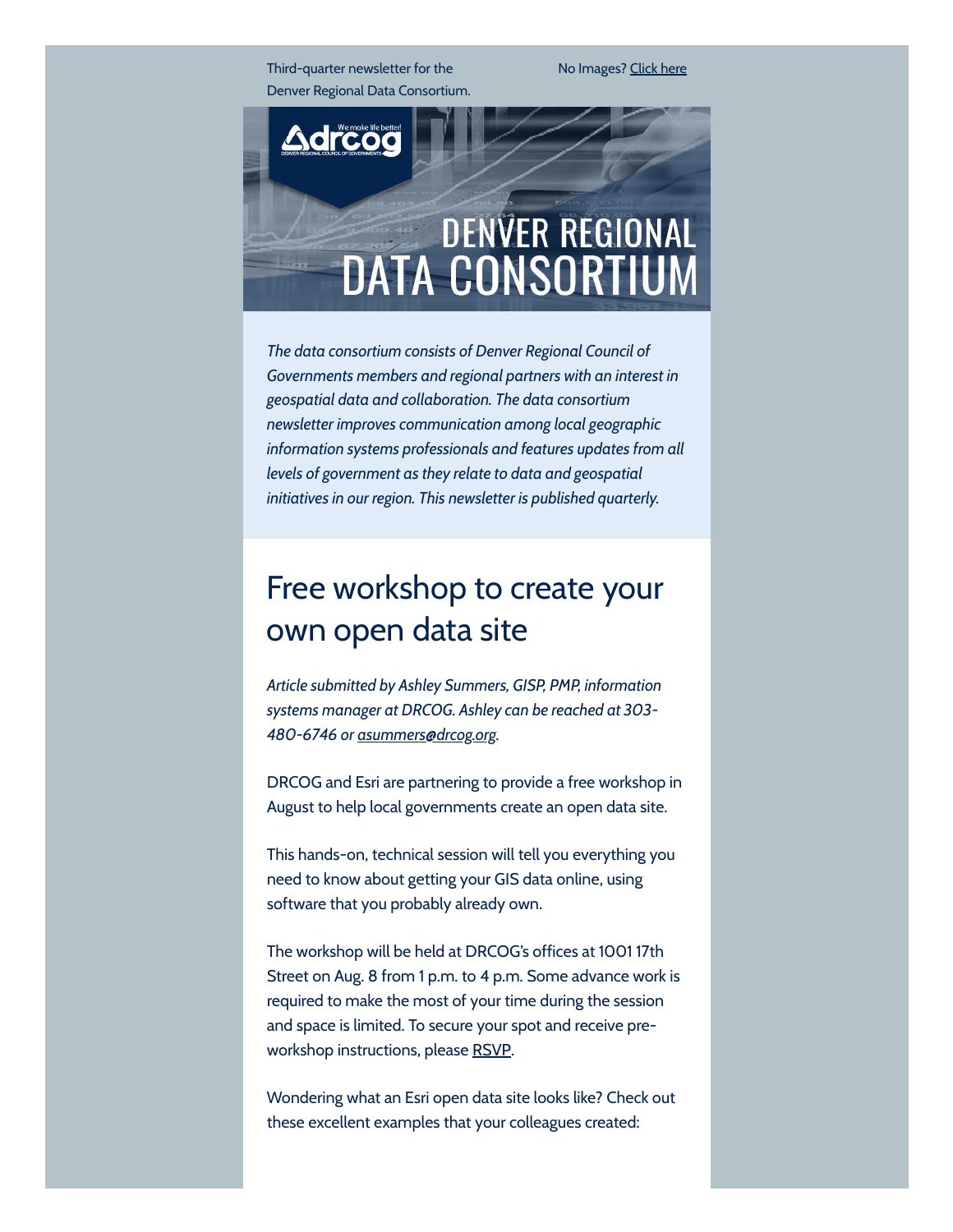[https://data-auroraco.opendata.arcgis.com/](https://drcog.createsend1.com/t/d-l-bitkrdy-l-j/) [https://gis-bouldercounty.opendata.arcgis.com/](https://drcog.createsend1.com/t/d-l-bitkrdy-l-t/) [https://open-centennial.opendata.arcgis.com/](https://drcog.createsend1.com/t/d-l-bitkrdy-l-i/) [https://data-c3.opendata.arcgis.com/](https://drcog.createsend1.com/t/d-l-bitkrdy-l-h/) [https://data-erieco.opendata.arcgis.com/](https://drcog.createsend1.com/t/d-l-bitkrdy-l-k/) [https://data-jeffersoncounty.opendata.arcgis.com/](https://drcog.createsend1.com/t/d-l-bitkrdy-l-u/) [https://data-cityofthornton.opendata.arcgis.com/](https://drcog.createsend1.com/t/d-l-bitkrdy-l-o/)

# Go Code winner Carbos creates carbon trading app with public data

*Article submitted by Margaret-Rose Spyker, GIS and data analyst at Xentity Corporation. Margaret can be reached at [mspyker.xentity@gmail.com.](mailto:mspyker.xentity@gmail.com)*

Carbos leverages public data and blockchain technology to remove the barrier to entry into the carbon marketplace. By bringing small carbon offset projects to market, Carbos allows environmentally conscious business owners to invest in local carbon sequestration resources rather than large international projects.

According to Carbos creators Nathan Tutchton, Alex Tutchton and Scott Stoltzman, Colorado has the potential to generate \$30 billion from carbon trading for the agricultural sector alone. They developed Carbos to help establish an equitable system for carbon trading and to help Colorado become a leader in global carbon offset projects.

The team's recent win in the Go Code Colorado competition helped them flesh out the data details of their idea, and provided them with access to resources to leverage the public data essential to the function of their product. Beginning with a pilot for City of Boulder, street trees data is combined with assessor parcel data to calculate each site's carbon sequestration capacity.

The Carbos team found the DRCOG planimetric data and related high-resolution imagery invaluable. They used it to derive a method to calculate the amount of impervious surface for each site to generate a water sequestration score. They combined this with the carbon storage score, along with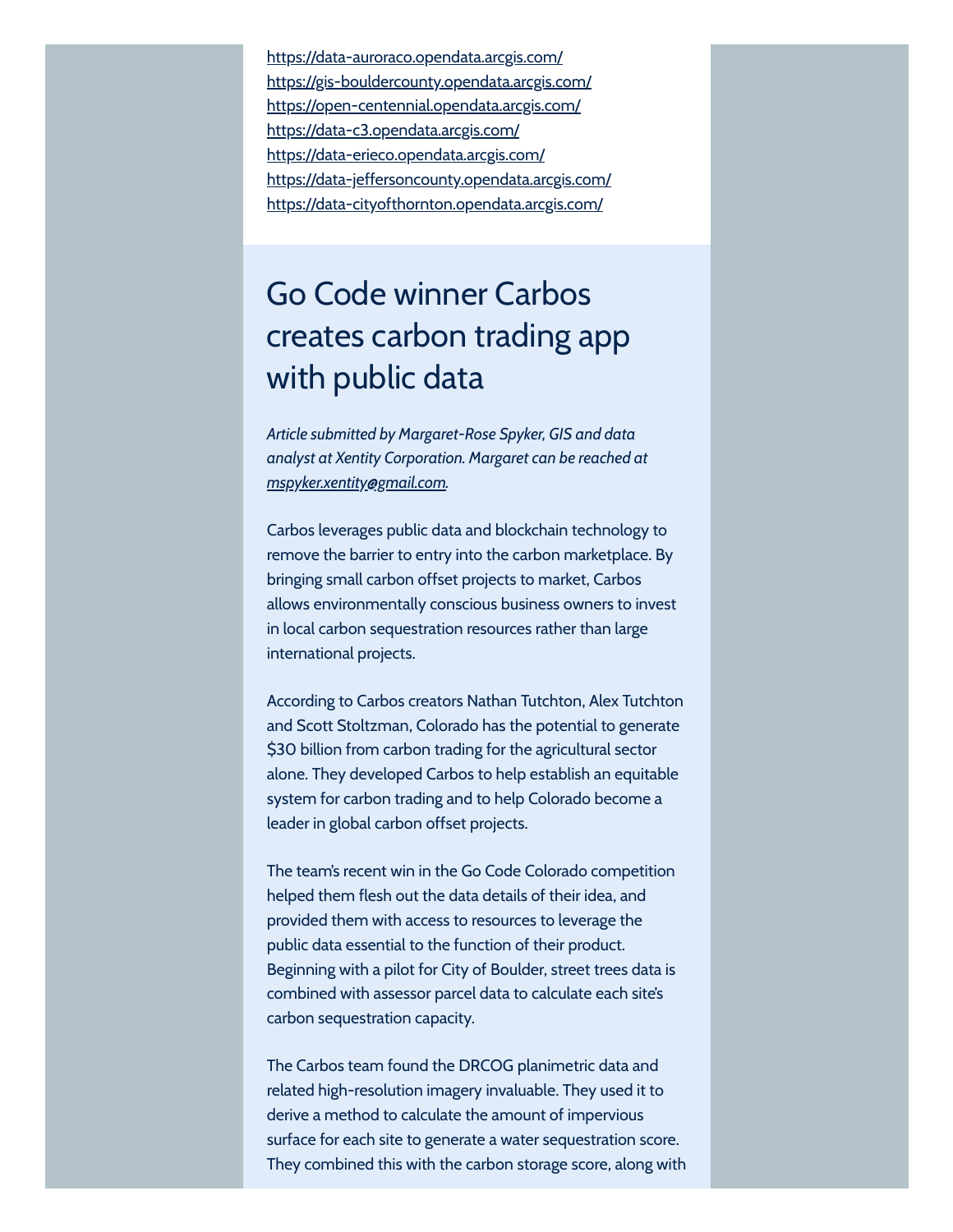land use grids from NREL, EPA and USGS, to further enhance the model and calculate other statistics for each site.



Colorado Secretary of State Wayne Williams with the Carbos team, winners of Go Code 2018

## Jefferson County Public Health uses GIS data to inform Safe Routes to School efforts

*Article submitted by Elise Waln, special projects coordinator at Jefferson County Public Health. Elise can be reached at [emwaln@jeffco.us](mailto:emwaln@jeffco.us).*

According to the Safe Routes to School National Partnership, nearly 50 percent of all children in the U.S. (and nearly 90 percent of those within a mile of school) walked or biked to school in the late 1960s. By 2009, that number dropped to fewer than 15 [percent.](https://drcog.createsend1.com/t/d-l-bitkrdy-l-m/)

To support increased opportunities for physical activity and safety for bicyclists and pedestrians in school zones, Jefferson County Public Health was awarded a Safe Routes to Schools education grant from the Colorado Department of Transportation. Safe Routes to School programs are a way communities can work together to increase the number of students who choose active transportation — like walking and wheeling — by making it safer and more accessible for children and their families.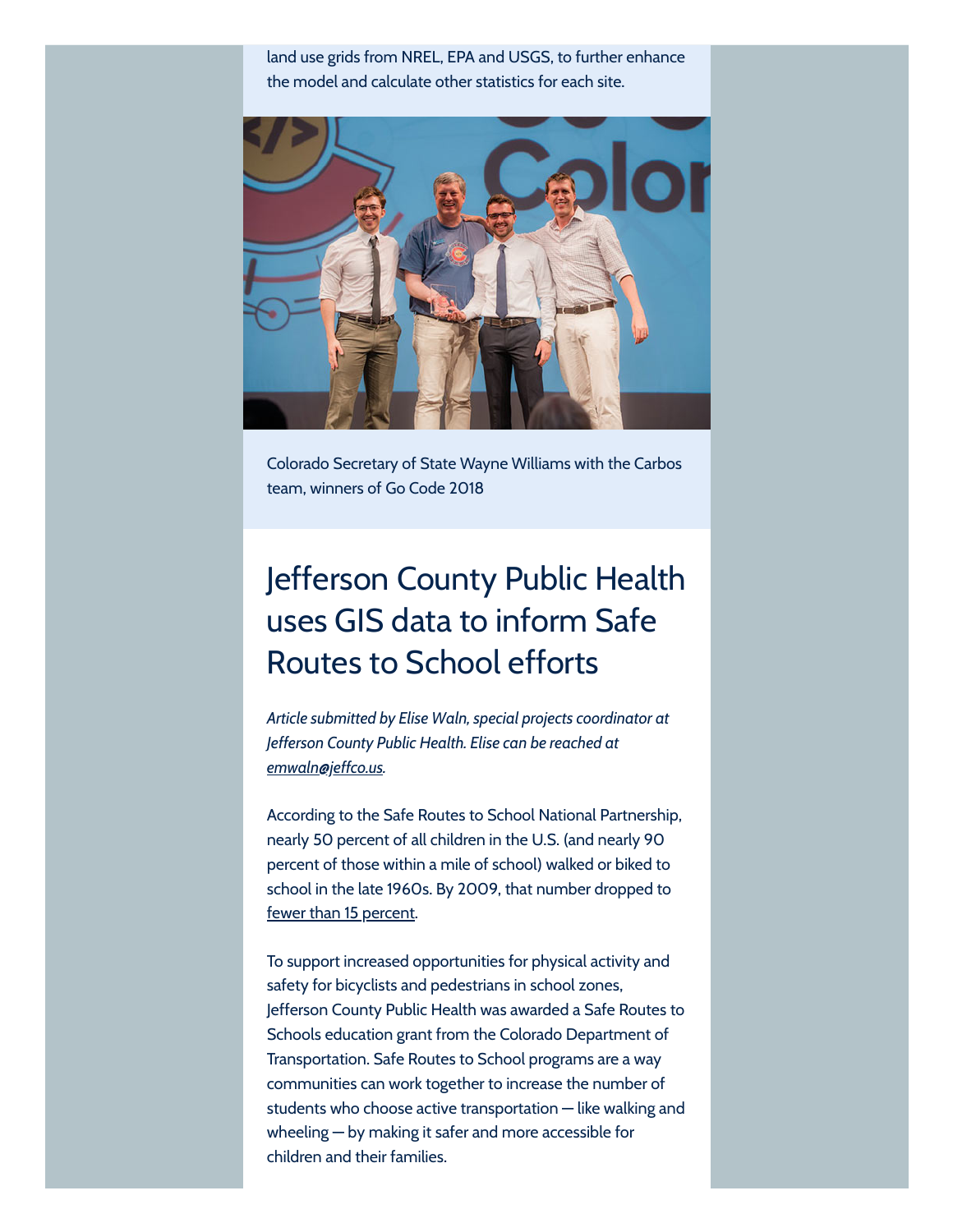Over the 2017-18 school year, Jefferson County Public Health collected a variety of data to inform its Jefferson County Safe Routes to School work with partnering schools. It conducted walk audits to assess the built environment, implemented student travel tallies and parent surveys, hosted several community meetings and examined geographic information systems (GIS) mapping data.

Stakeholders provided guidance on what GIS data to examine for this project, which included:

- road hierarchy (as a proxy for traffic volume and speed)
- <u>[sidewalks](https://drcog.createsend1.com/t/d-l-bitkrdy-l-c/)</u>
- bike lanes
- [crosswalks](https://drcog.createsend1.com/t/d-l-bitkrdy-l-q/)
- signaled intersections
- public transit lines

Jefferson County Public Health staff continue to research and assess next steps for the GIS data they have collected to make it most useful for their partnering school communities. This data has sparked invaluable conversations with stakeholders on potential areas for improvements, next steps and potential safe routes for students. GIS data gathered for this project has been key to informing Jefferson County Safe Routes to School activities for its partnering schools moving forward.



# DRCOG updates the Traffic Signal Timing Briefs map

*Article submitted by Jenny Wallace, senior GIS specialist at DRCOG. Jenny can be reached at 303-480-6754 or [jwallace@drcog.org](mailto:jwallace@drcog.org).*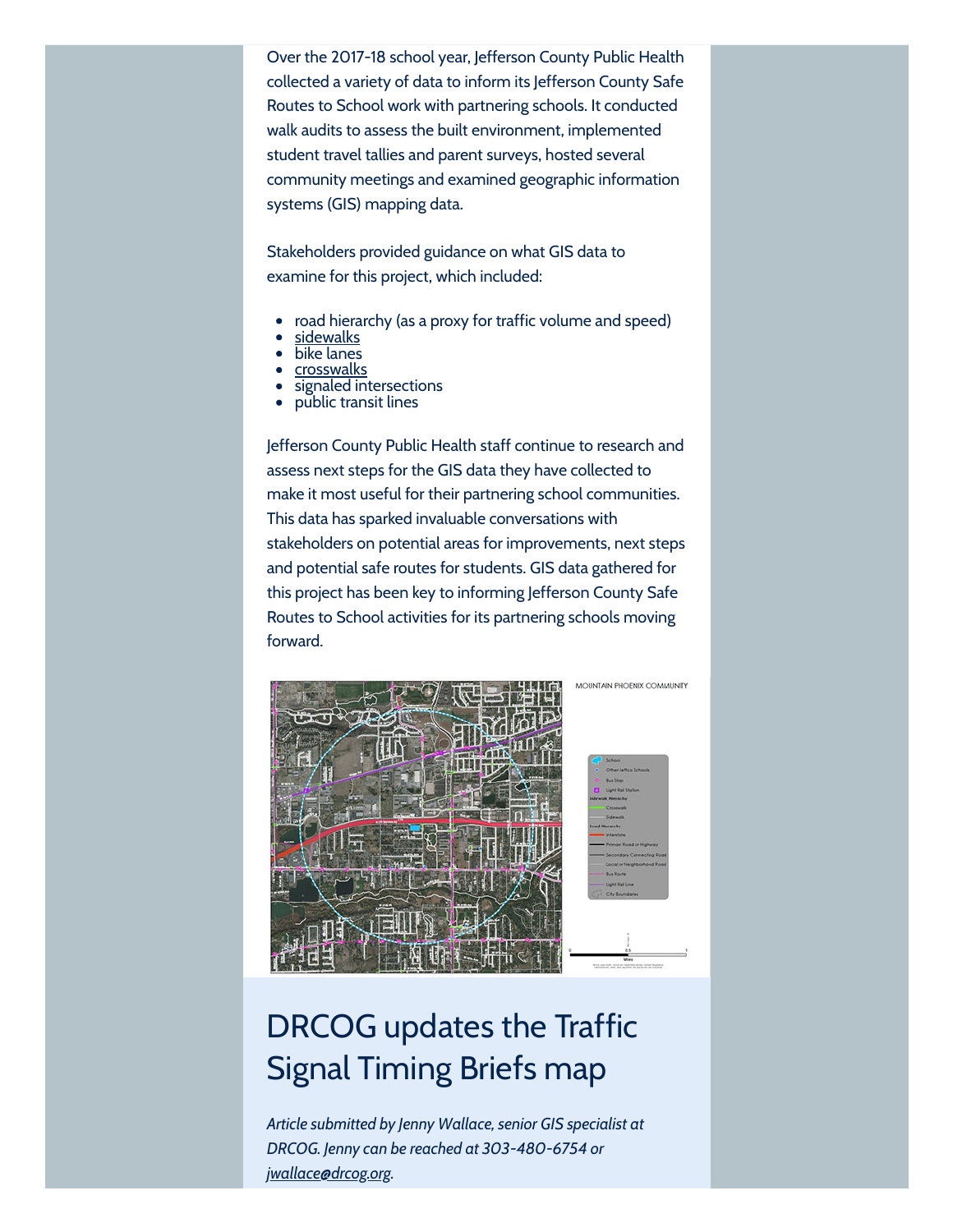Through the Regional Transportation Operations program, DRCOG staff works with member governments to develop and implement capital and signal timing coordination improvements. Capital improvements increase the ability of jurisdiction staff to maintain reliable operations while the cross-jurisdictional signal timing coordination improvements decrease delays at signalized intersections. Regional and local benefits of the program include reduced traffic congestion, improved air quality, decreased fuel consumption and improved roadway operations efficiency.

DRCOG developed the Signal Timing Briefs map to showcase the completed projects under the Regional Transportation Operations program. The web map includes annualized benefit summary statistics for each project and provides a link to the project's official brief. If a corridor has had multiple projects, links are provided for each brief. Under the "tools" dropdown, projects can be filtered by year, which then displays a link to the annual summary in the lower righthand corner.



The Signal Timing Briefs map has been updated with new data. A new filter has been created for project type: signal timing or capital improvement. Additionally, the map now more accurately depicts each project area by including both main and cross corridors. When a user clicks on a feature to select a project, the main corridor is highlighted in yellow. If any cross corridors for the project exist, those corridors will appear and be highlighted in green. This improved display gives viewers a better understanding of the project scope and more closely aligns with the project brief depiction.

#### Check out the Signal [Timing Briefs](https://drcog.createsend1.com/t/d-l-bitkrdy-l-a/) map.

To learn more about the DRCOG traffic operations program, visit its page at [drcog.org.](https://drcog.createsend1.com/t/d-l-bitkrdy-l-z/)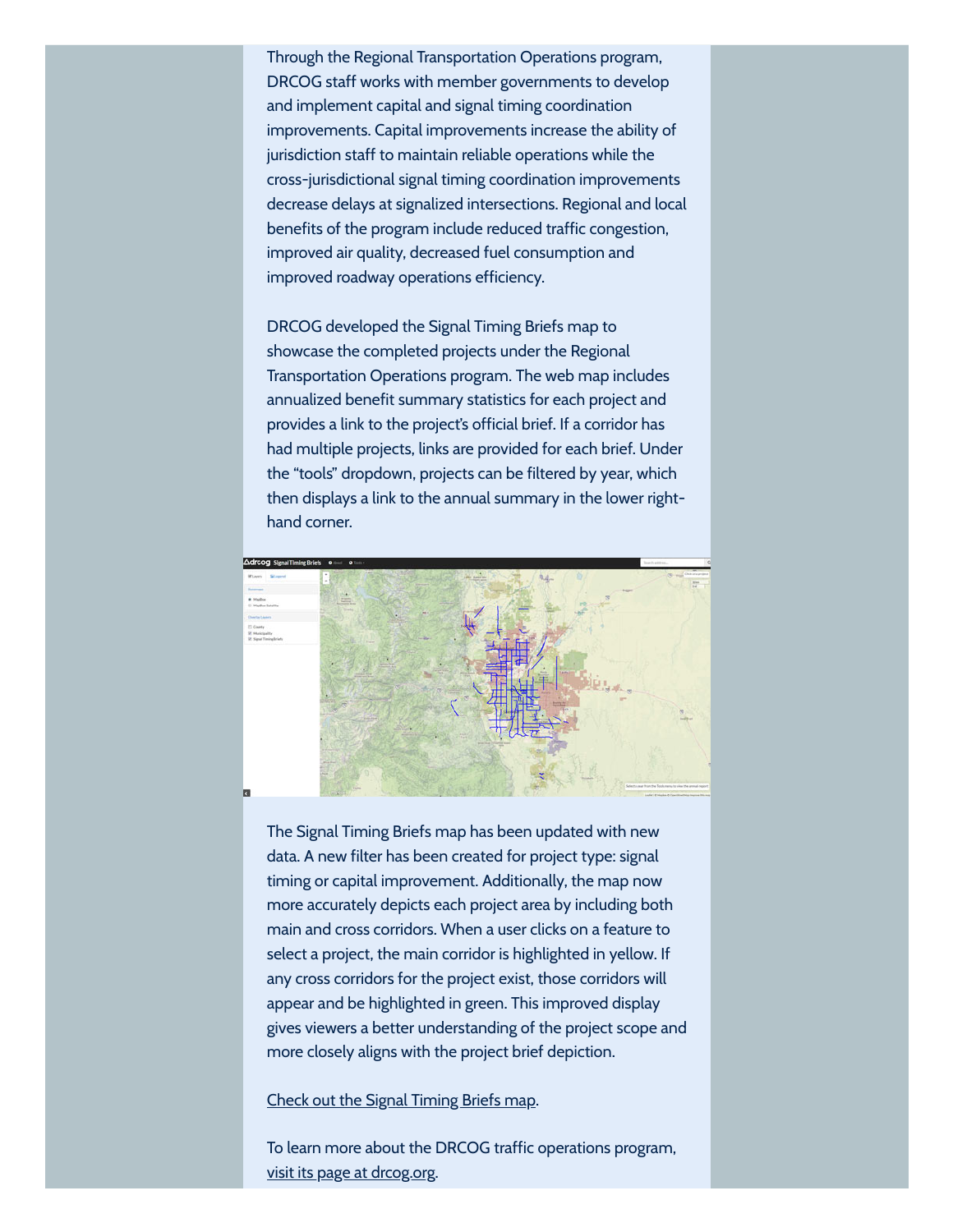

# Comprehensive survey data for the Denver region's transit system

*Article submitted by Kevin Priestley, assistant planner at DRCOG. Kevin can be reached at 303-480-6769 or [kpriestley@drcog.org.](mailto:kpriestley@drcog.org)*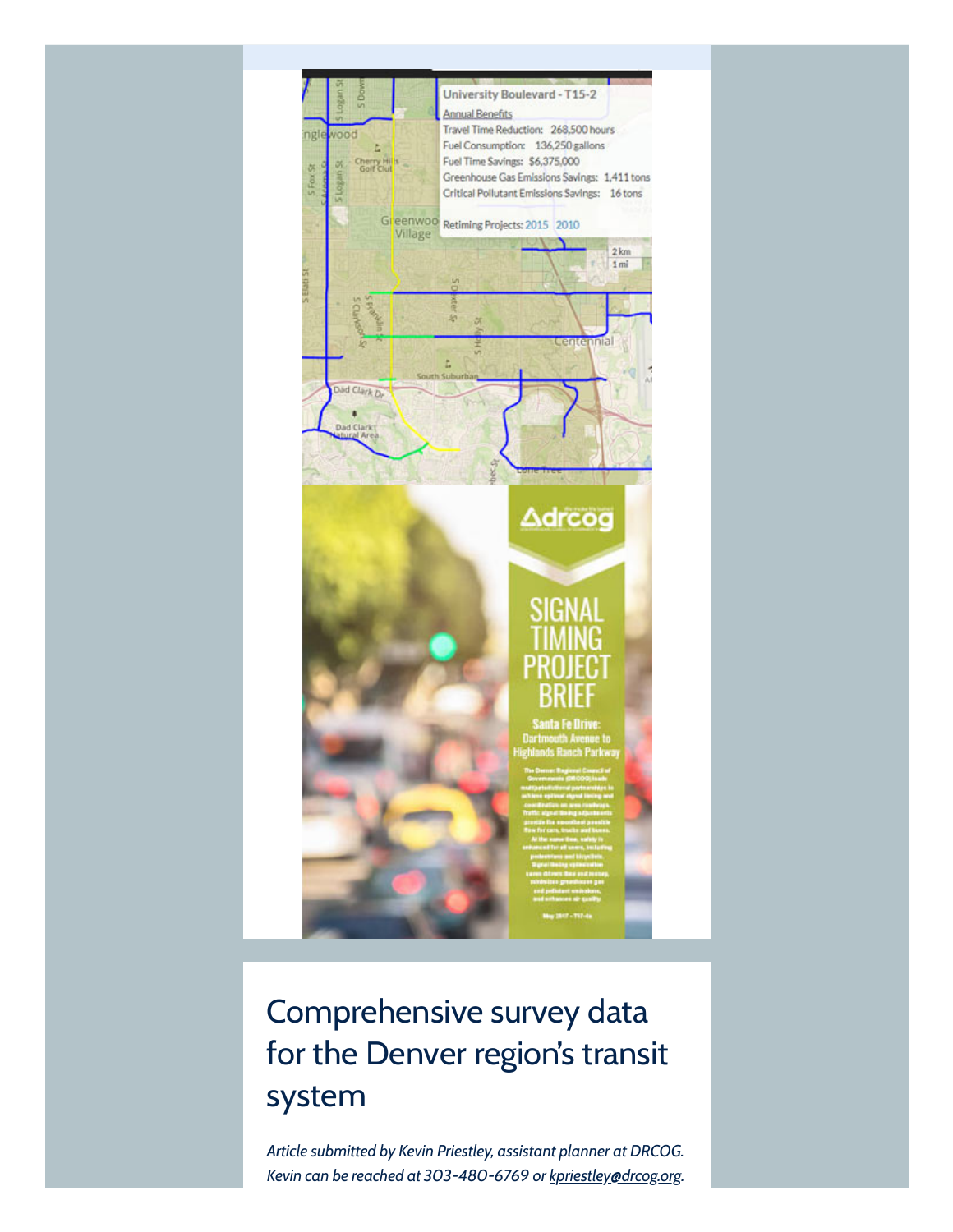In 2009 and again in 2016, DRCOG worked with National Research Center, Inc. to conduct surveys of residents, businesses and employees who lived or worked near highfrequency transit. The results, published under the title "Perspectives on Transit," help local and regional stakeholders understand if, and how, the region's residents and businesses are increasing their orientation toward transit as a mobility, quality of life and economic amenity.

The report, and the publicly available data sets that accompany it, investigate location preferences among residents and businesses near high-capacity transit stations and how they changed between 2009 and 2016, as the Denver region continues to make significant investments in transit, such as the Regional Transportation District's FasTracks rapid transit system.

The surveys explore factors that affect residents', employers' and employees' location decisions, and whether they use (or plan to use) nearby transit facilities. The 2016 survey was completed by more than 2,500 residents, 1,000 businesses and 650 employees living, operating or working within walkable distance of high-frequency transit corridors. Initial findings suggest an increase in employer-provided transportation benefits such as discounted or free transit passes, a large uptick in the rate of teleworking, increased concern among businesses about the availability of free or low-cost parking and an expanding number of residents who attempt to offset the increasing cost of housing in the region by improved access to transit.

This report is not yet final, but you can [download](https://drcog.createsend1.com/t/d-l-bitkrdy-l-v/) the raw data.

## GPS on benchmarks – a crowdsourced data project

*Article submitted by Pam Fromhertz, Rocky Mountain regional advisor at National Geodectic Survey, National Oceanic and Atmospheric Administration. Pam can be reached at [pamela.fromhertz@noaa.gov.](mailto:pamela.fromhertz@noaa.gov)*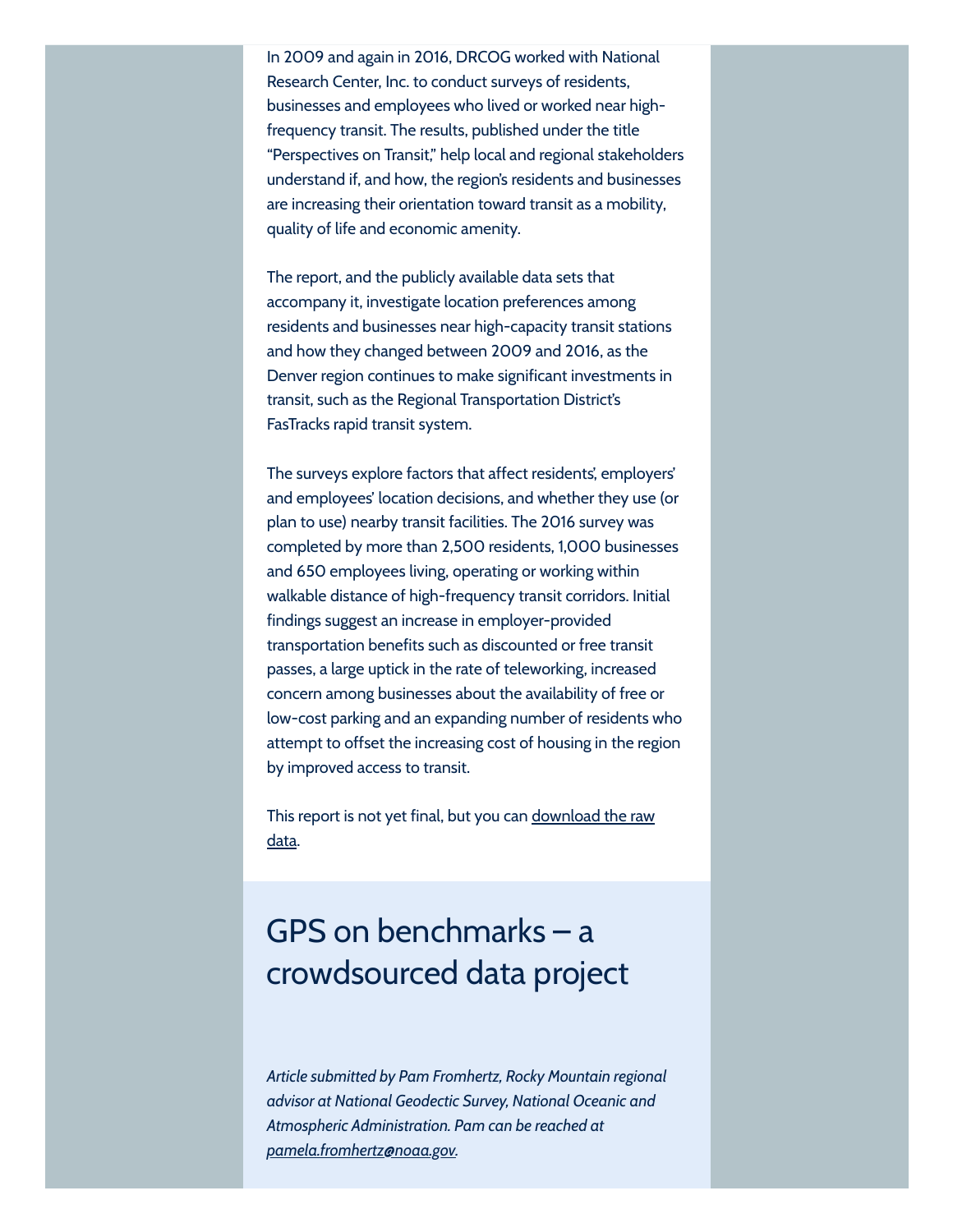You may have heard about GPS on Bench Marks, an effort underway by the National Oceanic and Atmospheric Administration's National Geodetic Survey. The data will support the last hybrid geoid model, GEOID18, as well as the transformation between the current and future datums. The data will benefit local communities, especially in the Rocky Mountain region (Colorado, Wyoming and Montana) where there are significant gaps. GIS professionals and surveyors can assist.

There are three key phases in the effort – **recover**: finding the mark and completing a recovery note; **observe**: collecting the GPS data; and **report**: sharing the results via National Geodetic Survey's tool, Online Positioning User Service. The first phase can be conducted by anyone – no survey-grade GPS units needed. The data collection requires survey-grade equipment and a minimum of four hours of data.

Data for the hybrid geoid model must be collected and shared through Online Positioning User Service by Aug. 31. Geoid12B is the current hybrid geoid model, which is based on leveled heights, gravity measurements and GPS heights. In 2022, National Geodetic Survey will produce a geoid model based purely on gravity, called North American-Pacific Geopotential Datum of 1988 (NAPGD2022). The GPS data collected on Bench Marks will improve the transformation tools between the current vertical datum, North American Vertical Datum of 1988 (NAVD88), and the future vertical datum, NAPGD2022, and be integrated into the National Geodetic Survey Coordinate Conversion and Transformation Tool. National Geodetic Survey Coordinate Conversion and Transformation Tool is already available for conversions and transformation at [https://geodesy.noaa.gov/](https://drcog.createsend1.com/t/d-l-bitkrdy-l-e/). In 2022, changes will be 3-4 feet in Colorado both horizontally and vertically. We still have a couple of years to collect the GPS on Bench Marks data for the transformation tools. There was an article on the new systems coming in 2022 in the Denver Regional Data Consortium January newsletter.

There are many resources on the National Geodetic Survey website regarding the GPS on Bench Marks effort. National Geodetic Survey has a priority map for the country. A sign-up sheet and Rocky Mountain region map have been created where one can add their level of participation. In addition, three one-hour recorded webinars have been provided. Plus, Colorado has a new CO geomatics coordinator and working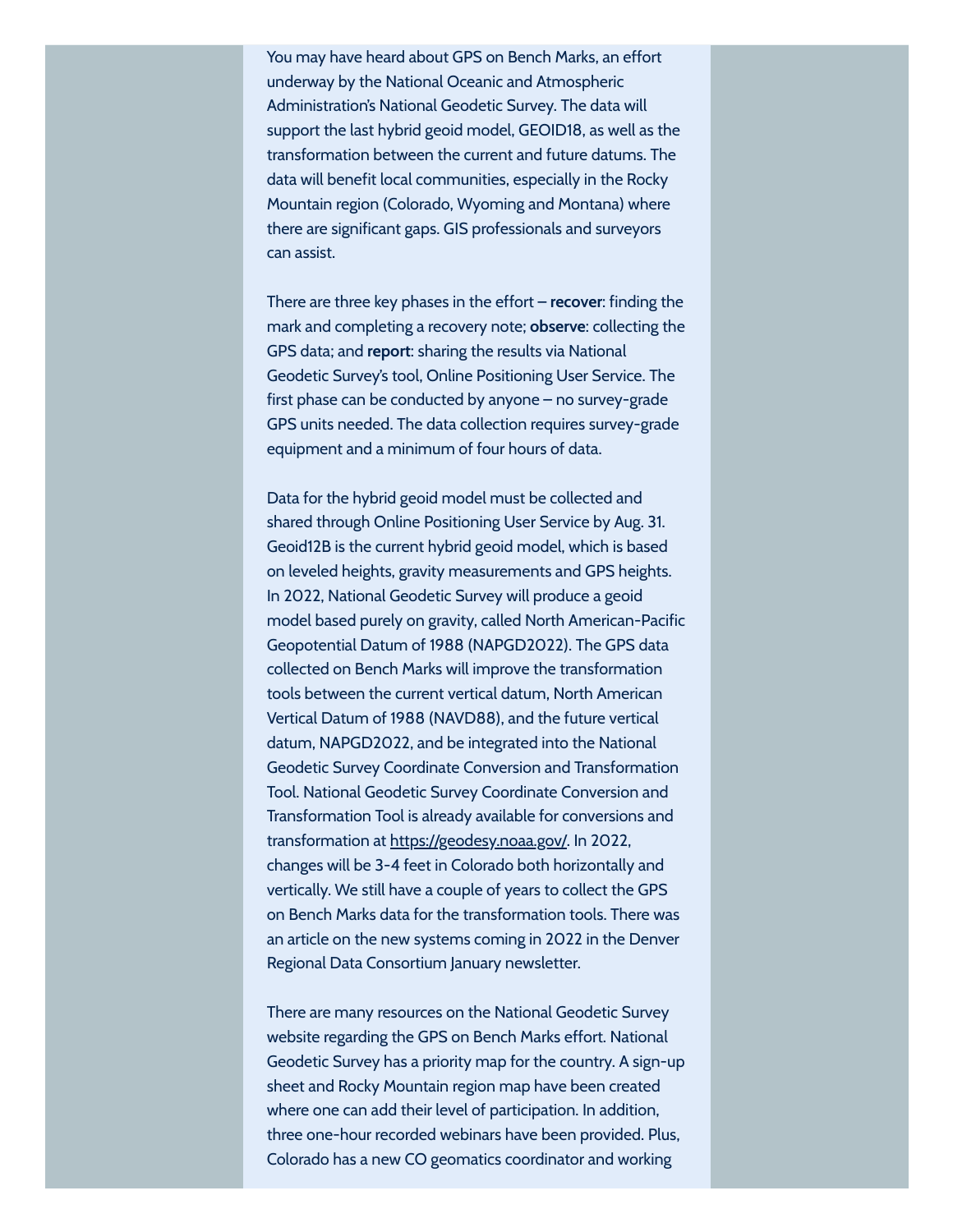group. More information can be found at [https://plsc.net/](https://drcog.createsend1.com/t/d-l-bitkrdy-l-s/) and by email: [COCoordinator@plsc.net](mailto:COCoordinator@plsc.net). The working group is looking for a representative from the GIS community.

[Sign-up](https://drcog.createsend1.com/t/d-l-bitkrdy-l-g/) sheet [Volunteer](https://drcog.createsend1.com/t/d-l-bitkrdy-l-w/) status map

Part I – Basic [information](https://drcog.createsend1.com/t/d-l-bitkrdy-l-yd/) and resources

Part II – How to find a mark and provide a recovery note as well as an [explanation](https://drcog.createsend1.com/t/d-l-bitkrdy-l-yh/) of the National Geodetic Survey datasheets

Part III – How to collect your GPS data and share your results through Online [Positioning User](https://drcog.createsend1.com/t/d-l-bitkrdy-l-yk/) Service

Have fun conducting GPS on Bench Marks!

### Things you might have missed

- Urban and Regional [Information](https://drcog.createsend1.com/t/d-l-bitkrdy-l-yu/) Systems Association **Salary Survey**
- Census 2020 The Participant Statistical Area Program (PSAP) is coming up. Learn more [here](https://drcog.createsend1.com/t/d-l-bitkrdy-l-jl/).
- DRCOG makes historical imagery tiles downloadable via Colorado Governor's Office for [Information](https://drcog.createsend1.com/t/d-l-bitkrdy-l-jr/) Technology.
- Jefferson County parcels are now available for free download. Check its [open](https://drcog.createsend1.com/t/d-l-bitkrdy-l-jy/) data site.
- [Department](https://drcog.createsend1.com/t/d-l-bitkrdy-l-jj/) of Local Affairs launches new Community Profile Generator.
- The Rocky Mountain chapter of Urban and Regional Information Systems Association is hosting an ArcGIS Pro workshop on July 20. Register [here.](https://drcog.createsend1.com/t/d-l-bitkrdy-l-jt/)

### Engage with us

The new version of our Regional Data Catalog launched in January. We invite you to visit the site and give us some feedback in this brief [survey.](https://drcog.createsend1.com/t/d-l-bitkrdy-l-ji/)